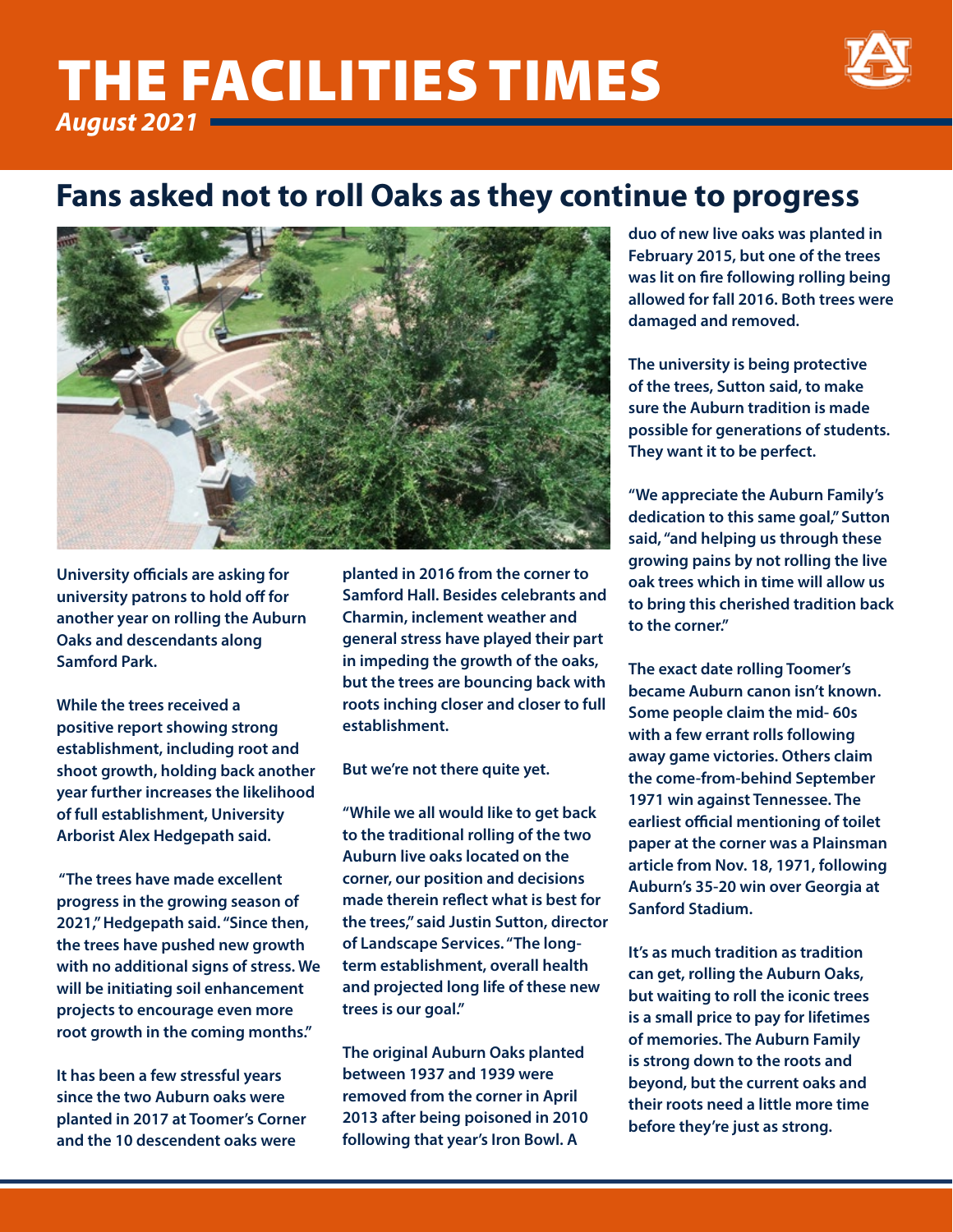### **Employee Communications** *from the Office of Employee Engagement*

#### General Announcements

The **Waste Reduction and Recycling team** was tasked with managing thousands of pounds of additional waste and recycling generated by about 4,000 university students moving in from July 27 through Aug. 12. Working in conjunction with campus and community partners, we set up 20 additional waste and recycling stations throughout the five residential life housing areas of Cambridge, Hill, Quad, South Donahue and Village. Staff maintained the sites, assisting parents and students with recycling cardboard and disposing of trash, and ensuring the stations were serviced throughout the move-in period.

**Mary Park** will be out of the office through November. Matt Wagner will be the alternate contact at (334) 750- 7574.

#### Congratulations

**Joe Potts** who was promoted to Tech II, HVACR.

**Grant Kirby**, Plant Operations, for passing his NIULPE Third Class Power Engineer Certification exam.

**Utilities & Energy** for passing 300 days since their last vehicle incident.

**Wesley Burt**, Electrical Distribution, and his wife Kai on the birth of their son, Kyler James Burt. Kyler was born on July 23. He weighed 7 pounds and was 20 inches in length.

Employees who received a cash award for July 2021:

- **• Preston Arwood**
- **• John Askew**
- **• Michael Barron**
- **• Daniel Brand**
- **• Charles Brock**
- **• Walter Brooks**
- **• Tyler Brown**
- **• Wesley Burt**
- **• Charlie Chappell**
- **• John Clark**
- **• James Duncan**
- **• Rob Engle**
- **• Lawrence Estes**
- **• Lamar Finley**
- **• Cort Fisher**
- **• Jerontavious Flournoy**
- **• Broderick Gibson**
- **• Robert Horn**
- **• Robert Joyce**
- **• Doug Kennedy**
- **• Grant Kirby**
- **• Charles Maddox**
- **• Scott McClure**
- **• Ethan Merritt**
- **• William Moorer**
- **• Jonathan Morgan**
- **• Sarah Rollins**
- **• Cole Shafer**
- **• Scott Simpson**
- **• Travis Tally**
- **• Andra Thomas**
- **• Brook Ward**

#### New Employees/Welcome

**Belinda Moore** | **TES to full-time** Custodial Services | *Aug. 1* **Troy Futral** | **TES to full-time** | Zone 2 *Aug. 1*

#### Retirements/resignations

**Arnold Pattillo** *retires Aug. 1.* **Wayne Walker** *retires Aug. 1.* **Steven "Beaver" Johnston** *retires Oct. 1.*

#### Facilities Training

The following upcoming MANDATORY Training classes are open for registration on the Fall Training Calendar:

- **1. Customer Service Training** 8/26/21
- **2. Workplace Diversity and Inclusion** – 10/14/21
- **3. Green Dot Training** 10/22/21

*All 3 of the above classes will be conducted via ZOOM.*

Additional training opportunities highlighted on the Fall 2021 Training Calendar:

- **• Management Fundamentals**  $9/17/21.$
- **• Coaching Fundamentals** 10/8/21.

*Both classes will be taught by AU's HRD Director, Bill Shannon via ZOOM.*

### **Training Tip of the Month: Ways to Apply Training that you**

**attend:**

1. During the training, think of and

ask questions of the instructor that apply to scenarios that might happen on your job.

- 2. After the training, jot down at least one way that you will apply what you have learned on your job.
- 3. If you are a Supervisor, when an employee returns to work after a training session, ask him/her what they learned that they can apply in their job(s); help them find ways to apply the new knowledge in their jobs.

#### **Contact for training sessions:**

*Kathleen Jones | ktj0004@auburn.edu | 334-844-9411 | Building 1, Room 1173D The training calendar can be found at https://aub.ie/trainingcalendar.*

#### Employment Opportunities **For positions currently posted, please scan the QR code below:**



#### **We have the following internal-only positions available:**

- Supervisor, Access Control *(open until filled)*
- Assistant Supervisor, Access Control *(open until filled)*

*The close date for a posted position occasionally is extended. Check the dates at auemployment.com.* 

*For more information about, or to apply for the jobs listed above, visit the Auburn University online employment site at auemployment.com.*

**These announcements are gathered by the Facilities Management Office of Employee Engagement. Submit announcements via email to Cynthia Baccus at** *geercyn@auburn.edu.*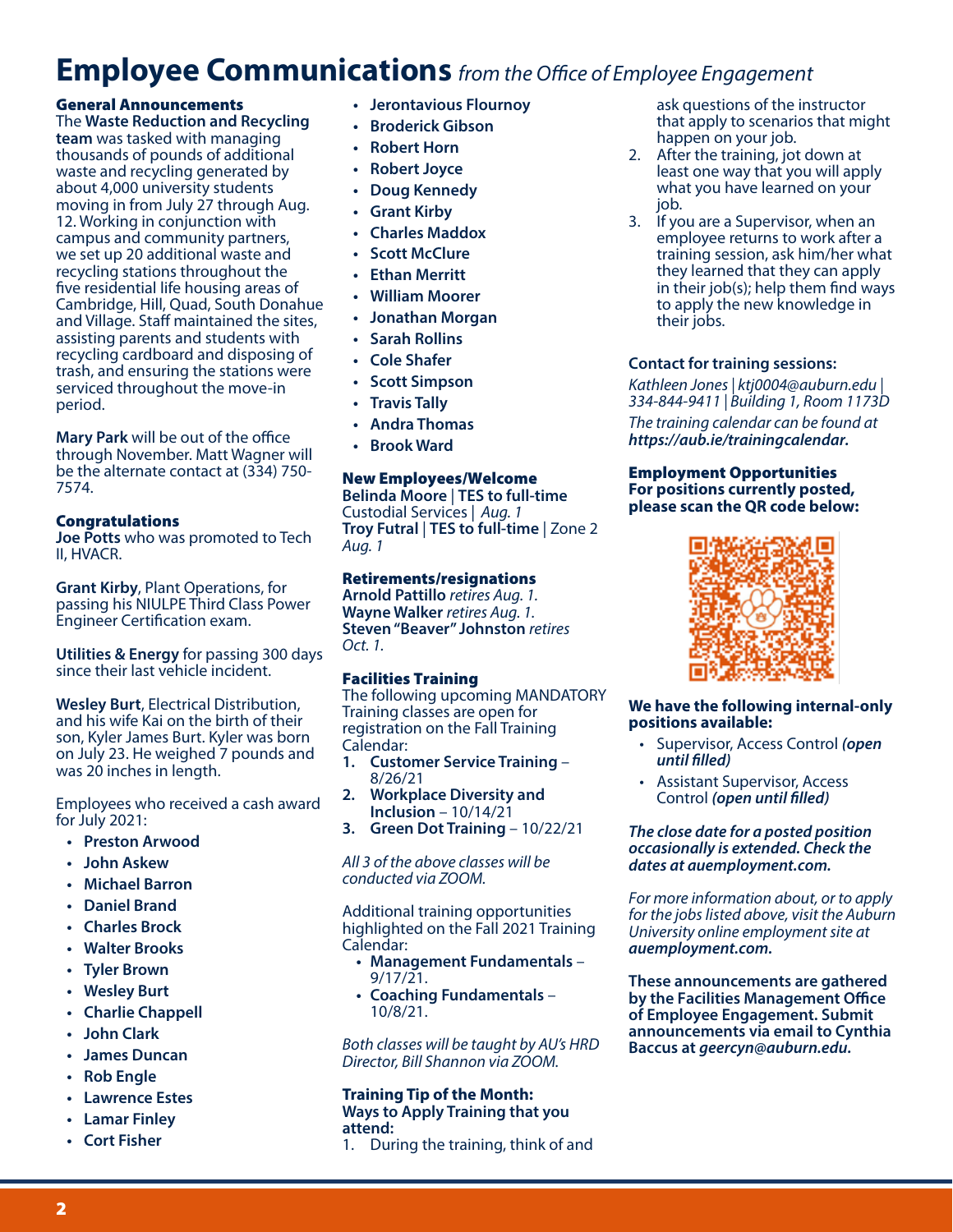# **Congratulations to teammates who passed CEFP exam**

**The following Facilities employees recently passed APPA's Certified Educational Facilities Professional credential (CEFP) examination.** 

**Congratulations to Dan Whatley, Maintenance; Joe Hunter, Shops Maintenance; Hank Moreman, In-House Construction; Travis Tally, Maintenance Zone Supervisor; Dee Sneed, Campus Services; David Bess, Planning, Design and Construction;** 

**Vic Walker, Campus Services; Shanda Foster, IT; Kristy Cannon, Campus Services; Ken Martin, Utilities and Energy; Malcolm Dailey, Utilities and Energy, and Rob Engle, Utilities and Energy.**

**The CEFP is a certification designed for both aspiring and existing educational facilities professionals with eight years of combined education and professional facilities**  **management experience. Earning the CEFP demonstrates a mastery of professional expertise and is a mark of superior proficiency in the core competencies for education facilities professionals.**



### **Paul Dickinson, James Peters go the extra mile**

**A few Mississippi residents in town for the Auburn football game on Sept. 3 got a bit of a helping hand from second shift Preventative Maintenance workers Paul Dickinson and James Peters.**

**Gordon and Rhonda Myrick from Gulfport, MS, came to Auburn Friday afternoon for the Akron football game. They arrived about 5:30 p.m.** 

**Upon their arrival, they had a flat tire and knew they would not be able** 

**to get the tire repaired or changed before the shops closed.** 

**Paul Dickinson and James Peters happened upon them as they were headed to perform preventative maintenance on their next building.**

**Paul and James stopped and changed their tire, and the Myricks were very appreciative of the help.**

**Paul and James went above and beyond for the campus visitors,** 

**showing compassion with their good deed. Great job!**

*Contributed by Donna Giles*



### **Gameday prep is another Facilities success**



*Gameday preparations are some of the busiest times for Facilities Maintenance as the campus welcomes thousands of visitors each year during the football season. We install various posts and fencing to ensure our landscaping is not damaged from vehicles and to keep people out of hazardous areas. The total amount installed is about 22,000 linear feet, which is more than 61 football fields long.*